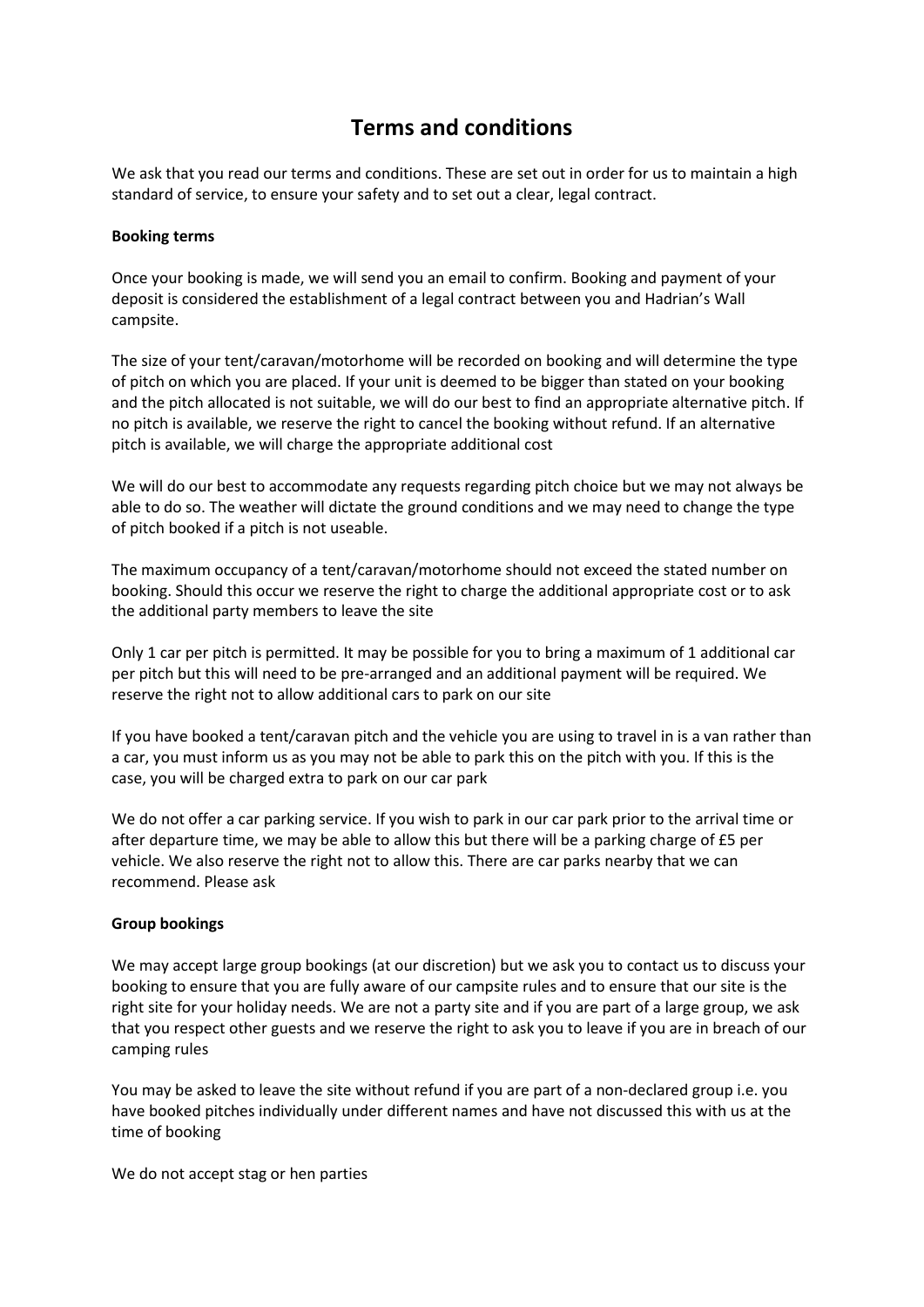# **Payment**

We will require a deposit of 50% of the total booking fee when you book. The balance is due 4 weeks prior to arrival. If your stay is for 1 night only, you will be required to pay the full amount on booking. If you are booking less than 4 weeks prior to your arrival, full payment is due

In the event where a balance remains unpaid after the 4-week period stated above, we will remind you by email. If you fail to make the relevant payment within the time requested on the email, we'll assume you want to cancel your booking. The cancellation by you within 4 weeks clause outlined below will apply

## **Cancellation/Refunds**

## **Cancellation by you**

We realise that people's plans can change and there may be a need to cancel.

If you cancel your booking up to 6 weeks prior to arrival we will refund your full payment minus a 5% admin fee

If you cancel your booking between 6 and 4 weeks prior to arrival we will refund 50% of the full balance minus a 5% admin fee

If you cancel with less than 4 weeks' notice, we cannot offer a refund

We may be able to offer an alternative date withing the same year of your booking i.e. by  $31<sup>st</sup>$ December of the year of booking but not during high season

If you choose to arrive later than your planned arrival date or leave us earlier than your planned leaving date, we are unfortunately unable to offer any refund and full payment for the booking will be required. This includes where you cancel your booking for any reason outside of your control including inclement weather and illness or illness of family members

## **Cancellation in the event of Covid infection**

If you have to cancel for any of the reasons below, then the cancellation by you clause outlined above will apply:

- You or a member of your party has a positive Covid-19 test
- You, or a member of your party has to isolate due to contact with someone who has had a positive Covid-19 test
- You or a member of your party develops covid 19 symptoms and are waiting for test results

## **Cancellation by Hadrian's Wall Campsite**

In very rare circumstances we may need to cancel your booking if we are unable to provide a safe environment due to severe weather conditions, ill health, fire, pandemics, flooding or any other circumstances beyond our control. In such circumstances, your full payment will be refunded or you may transfer your booking to a later date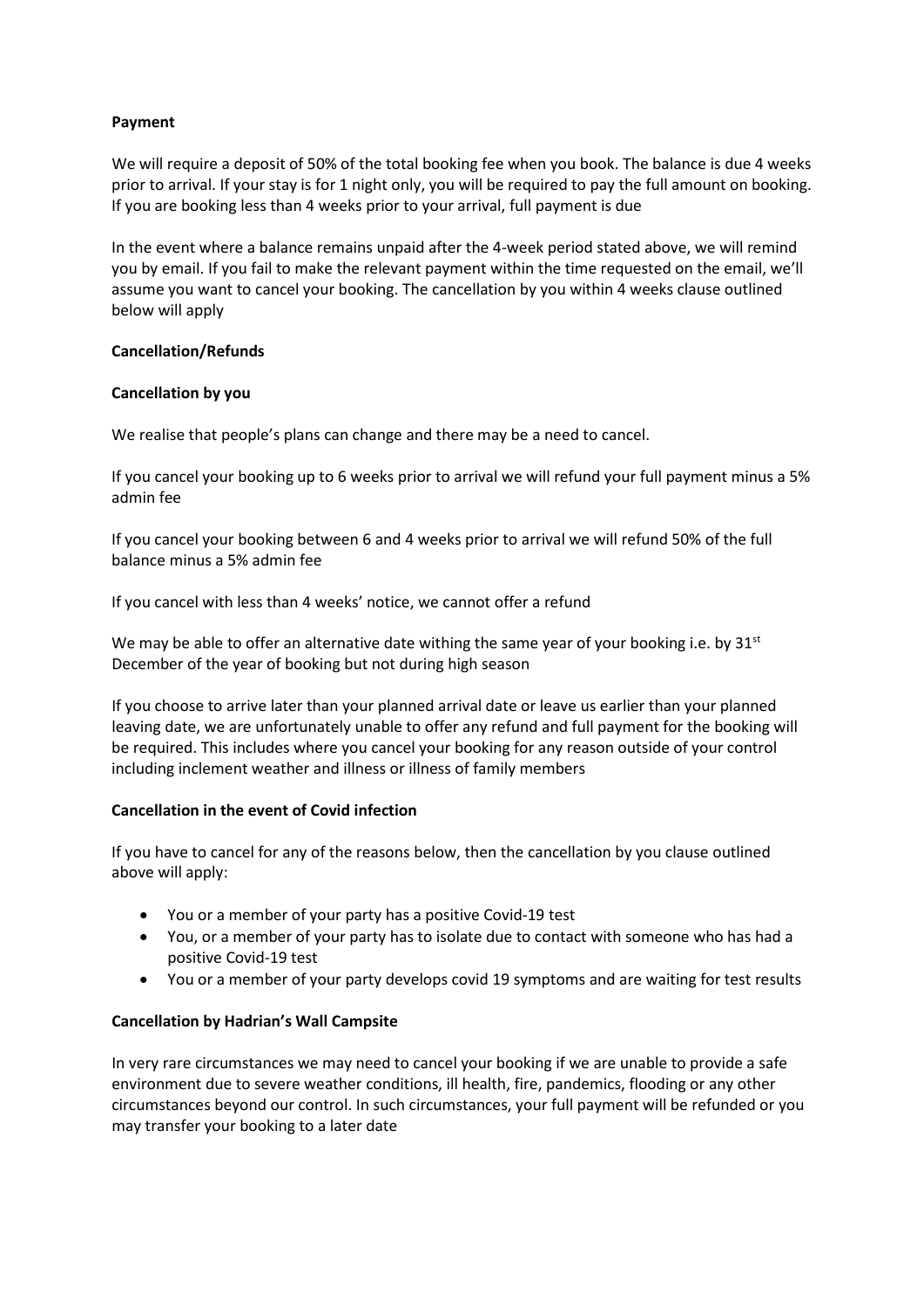We are not liable for any refunds or expenses you incur in the event we are prevented from fulfilling your booking as a result of circumstances beyond our control. Such circumstances shall include (but not be limited to) war, terrorism, riots or civil unrest, industrial action, flooding, natural disaster, epidemics, health risks or such similar events ("Force Majeure").

## **We strongly recommend that you have adequate holiday insurance in place to cover this**

## **Arrival/Departure**

You can arrive at your pitch from 1pm onwards or 2pm for the glamping units. There will be nobody in reception to check you in prior to this time as all staff will be carrying out other duties to prepare the site for incoming guests.

Final arrival time is at 8.30pm (unless arranged in advance). This is to ensure consideration for, and to avoid disruption to, other campers. We are aware that situations outside of your control happen and we will do what we can to accommodate you if you inform us of your late arrival but we do reserve the right to refuse admission without refund should you arrive late without prior arrangement

Please leave your pitch by 11.30am (or 10am from the glamping units) on the day of your departure

### **COVID**

We are following government guidelines to ensure the safety of our guests, customers and visitors. We ask that you follow these throughout the time you are staying with us. Should you not follow our rules in relation to this we reserve the right to ask you to leave

#### **Wi-Fi**

Hadrian's Wall Camping and Caravan Site is in a rural location and Wi-Fi speeds can vary. We do not guarantee that Wi-Fi will be available at all times during your stay and we do not accept any liability for any losses that may occur as a result of no or inadequate Wi-Fi

#### **Age policy**

We do not accept bookings from anyone under 18 and any group of under 18s must be accompanied by at least 1 adult of 18 years or older.

We reserve the right to ask you to leave if you are in breach of this rule and of our general camping rules

We do make an exception for Duke of Edinburgh groups but we do require an adult to be a point of contact and who will have overall responsibility for the event.

#### **Site care and cleaning**

We will clean facilities and empty rubbish bins daily. We ask that you clean up after use of the communal areas (showers, toilets, washing up areas) and report any problems to us. Please keep your pitch or accommodation clean and dispose of litter in the bins provided during your stay and when you leave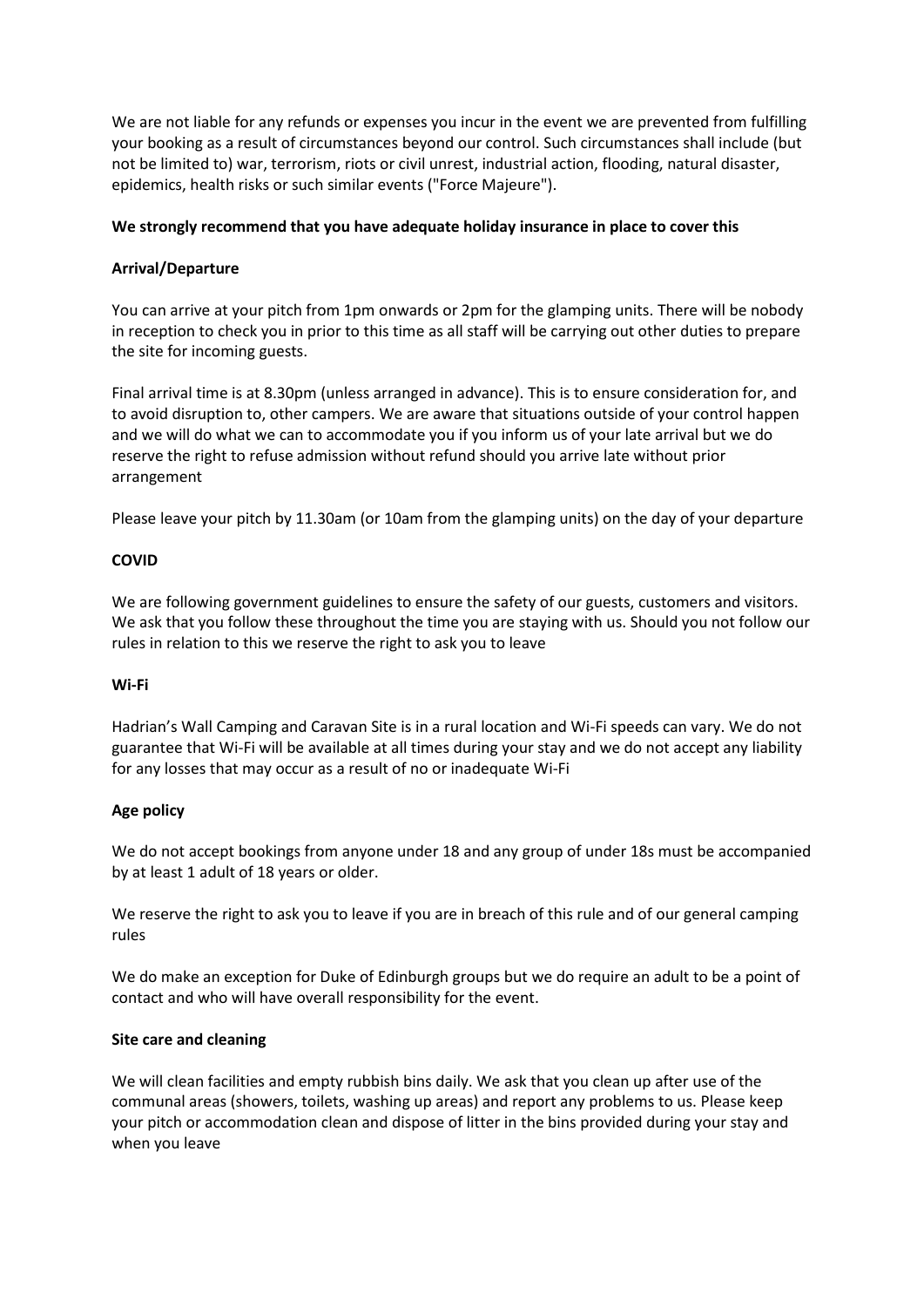# **Open fires/BBQs**

We know how great it is to have an open fire while you're camping but because of the way that our site is set out, in the interest of guest safety, we cannot allow open fires other than those in fire pits that are well off the ground

You are welcome to bring BBQs provided they have legs and stand off the grass. We have suitable BBQs for hire.

Please be responsible, ensuring the BBQ/fire pit fire is contained and always attended and ensuring that you dispose of the cooled down ash responsibly. Please familiarise yourself with the fire points around the site. We cannot be held responsible for any damage or injury due to negligence or lack of care when lighting a BBQ/fire pit. We do not allow disposable BBQs as they kill our grass and are bad for the environment

## **Noise**

Our aim is to provide a peaceful environment for our guests to enjoy. Quiet time is from 10.30pm to 8am. **We do not allow amplified music or loud partying** that will disturb the other guests and neighbours. Anyone creating a nuisance or disturbing the peace will be asked to leave immediately without refund

# **No smoking/vaping policy**

Smoking and vaping are not permitted in any indoor space including the bunk barn, reception/shop, facilities block, washing up area. If you smoke/vape outside please be mindful of others around and dispose of cigarette butts in an appropriate and tidy manner

## **Dogs**

Dogs are welcome on site. We have a policy of 2 dogs per pitch. Please keep your dogs on a lead and clean up mess, disposing of it responsibly. There are fantastic walks around for your dogs but please be mindful of the local livestock and keep dogs on a lead when needed. We reserve the right to terminate a booking if dogs are persistently causing disturbance

## **Pond**

We have a small pond at our campsite. We do not supervise the pond and it is your responsibility to supervise children at all times near the pond.

## **Rubbish**

We have provided bins on the site which are clearly labelled. Recycling is very important to us. Our waste collector (Northwest Recycling) recycles the rubbish at their depot so all rubbish can be placed in our general bins apart from glass. Please dispose of glass in the bin provided. We ask that you consider your waste management carefully for the sake of the environment. Please do not dispose of your bulky items such as unwanted tents, chairs, BBQs, mattresses at our bins. Our waste collectors do not take these and they are costly to dispose of financially and for the environment